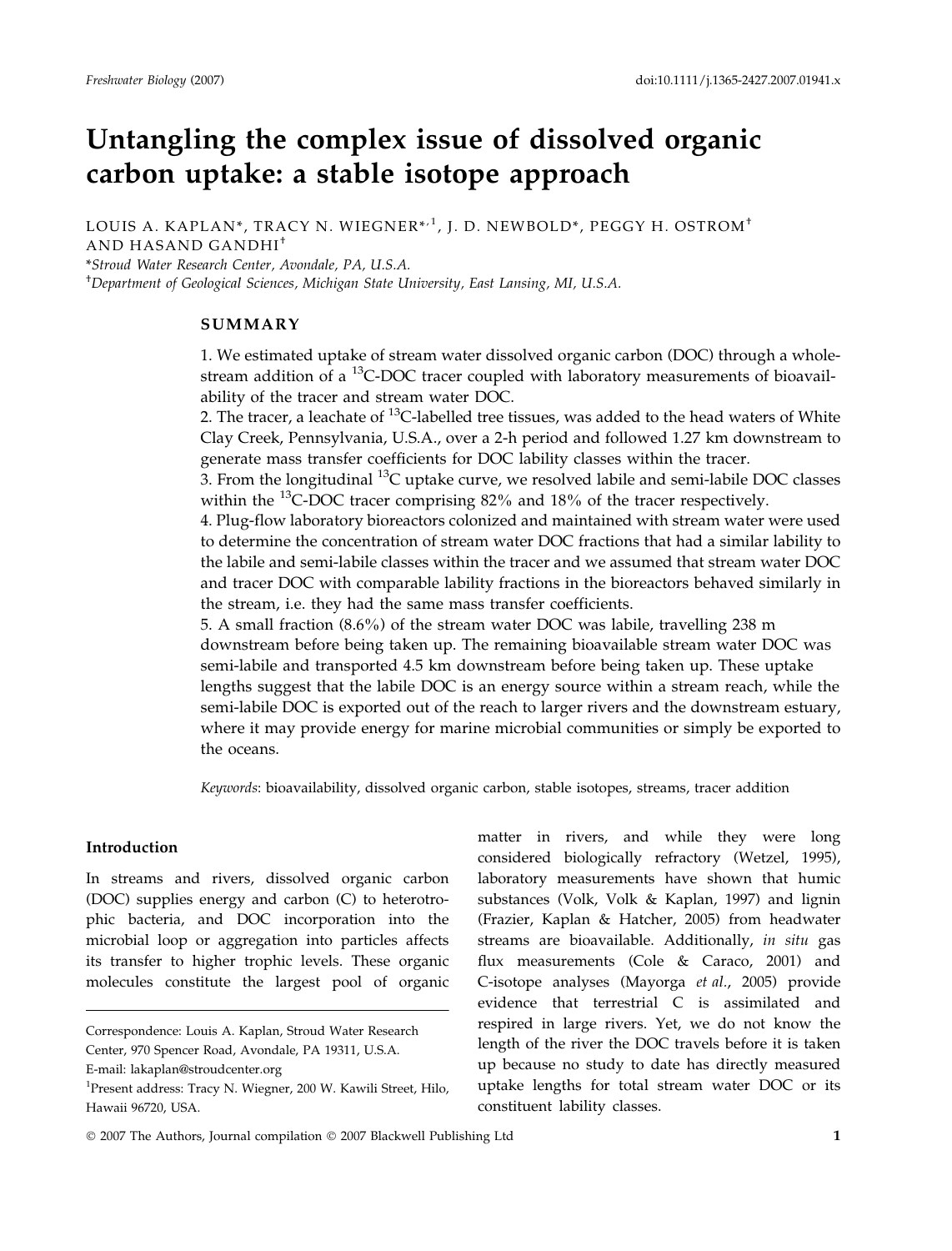Dissolved organic carbon is a complex mixture of thousands of organic molecules from various sources with differing biological labilities (Kim, Kaplan & Hatcher, 2006). That complexity, combined with simultaneous processes that continually produce, transform and consume DOC molecules in transport, makes in situ measurements of DOC uptake challenging. Stable and radioactive isotope tracers have been essential tools for examining in situ nutrient dynamics of inorganic nitrogen (Tank et al., 2000) and phosphorus (Newbold et al., 1983). C cycling has been examined *in situ* with  $^{13}$ C-bicarbonate additions to follow autochthonous C in lakes (Pace et al., 2004), and with <sup>13</sup>C-acetate additions to follow heterotrophic uptake of monomeric organic C substrates in streams (Hall & Meyer, 1998). Neither one of these tracers is ideal for stream DOC because their chemical composition is not reflective of terrestrially produced C, nor is it likely that any tracer is ideal given the heterogeneity of terrestrial C resulting from sorptive fractionation onto mineral surfaces (Aufdenkampe et al., 2001), oxidation by soil and aquatic bacteria, and photooxidation during transport (Amon & Benner, 1996). Previously, we synthesized a  $^{13}$ C-DOC tracer from deciduous trees with monomeric and polymeric constituents (Wiegner et al., 2005a) and injected it into 15-L mesocosms containing streambed sediments and re-circulating stream water to estimate mass transfer coefficients for different DOC lability classes (Wiegner et al., 2005b).

Here, we performed a whole-stream addition of the same  $^{13}$ C-DOC tracer and paired those data with direct measurements of biological labilities of the tracer and stream water DOC in laboratory bioreactors to estimate the in situ uptake of stream water DOC. Although <sup>13</sup>C-DOC leached from labelled trees provides a first-approximation surrogate for the natural DOC found in the stream, its specific mixture of labilities cannot be expected to match those of the natural stream water DOC. Thus, to estimate the in situ uptake of natural DOC using the tracer dynamics from the whole stream addition, we compared their uptakes side-by-side in laboratory bioreactors. In the bioreactors, DOC lability fractions in the tracer and stream water were partitioned by residence time. The uptake of the natural DOC was then estimated by applying the whole-stream mass transfer coefficient for a particular DOC lability class from the tracer to the stream water DOC fraction with the corresponding lability. Our novel approach of using tree-derived <sup>13</sup>C-DOC to determine the distance travelled by terrestrial organic C in a stream provides insight into how DOC metabolically links lotic systems to each other, coastal waters and the ocean, as well as insight into the global C cycle.

## Methods

#### Site description

The study was conducted in a forested reach of White Clay Creek, a third-order stream with intact riparian woodlands. The stream is located in southeastern Pennsylvania, U.S.A. (39°53'N, 75°47'W), in the Piedmont physiographic province. White Clay Creek drains 725 ha of agricultural land (74%) and forest (23%) (Newbold et al., 1997). The dominant trees are beech (Fagus grandifolia Ehrh.), red and black oak (Quercus rubra L. and Q. velutina Lam.) and tulip poplar (Liriodendron tulipefera L.). White Clay Creek has a stream gradient of 8 m  $km^{-1}$  and a mean annual stream flow, water temperature and precipitation of 115 L  $s^{-1}$ , 10.6 °C and 105 cm, respectively (Newbold et al., 1997). Seasonal average baseflow concentrations of DOC range from 1.3 mg C  $L^{-1}$  in the winter to 1.7 mg C  $L^{-1}$  in the summer (Hullar *et al.*, 2006). This experiment, conducted during daylight hours, coincided with a drought in the autumn of 2002, when base flow declined to  $15 \text{ L s}^{-1}$ .

## $13$ C-DOC tracer generation

Tulip poplar seedlings (Liriodendron tulipifera L.) were grown with  ${}^{13}CO_2$  (Wiegner et al., 2005a), harvested and dried. Leaves, stems and roots were ground and between 1 and 3 g of tissue were extracted in 1 L of filter-sterilized de-ionized water in the dark at  $4 °C$  for 24 h (Wiegner et al., 2005a). The infusion was centrifuged, filtered, Tyndallized (heated to  $70^{\circ}$ C for 0.5 h twice, separated by 24 h at room temperature) to ensure biological stability, and each batch was stored in the dark at 4  $\degree$ C for *c*. 1.5 months until 120 L were prepared for the stream addition.

# Whole-stream <sup>13</sup>C-DOC tracer addition

<sup>13</sup>C-DOC (120 L; 20 mg C L<sup>-1</sup>) and bromide (7.27 L; 42.7 mg  $Br^{-} L^{-1}$ ) were simultaneously added into a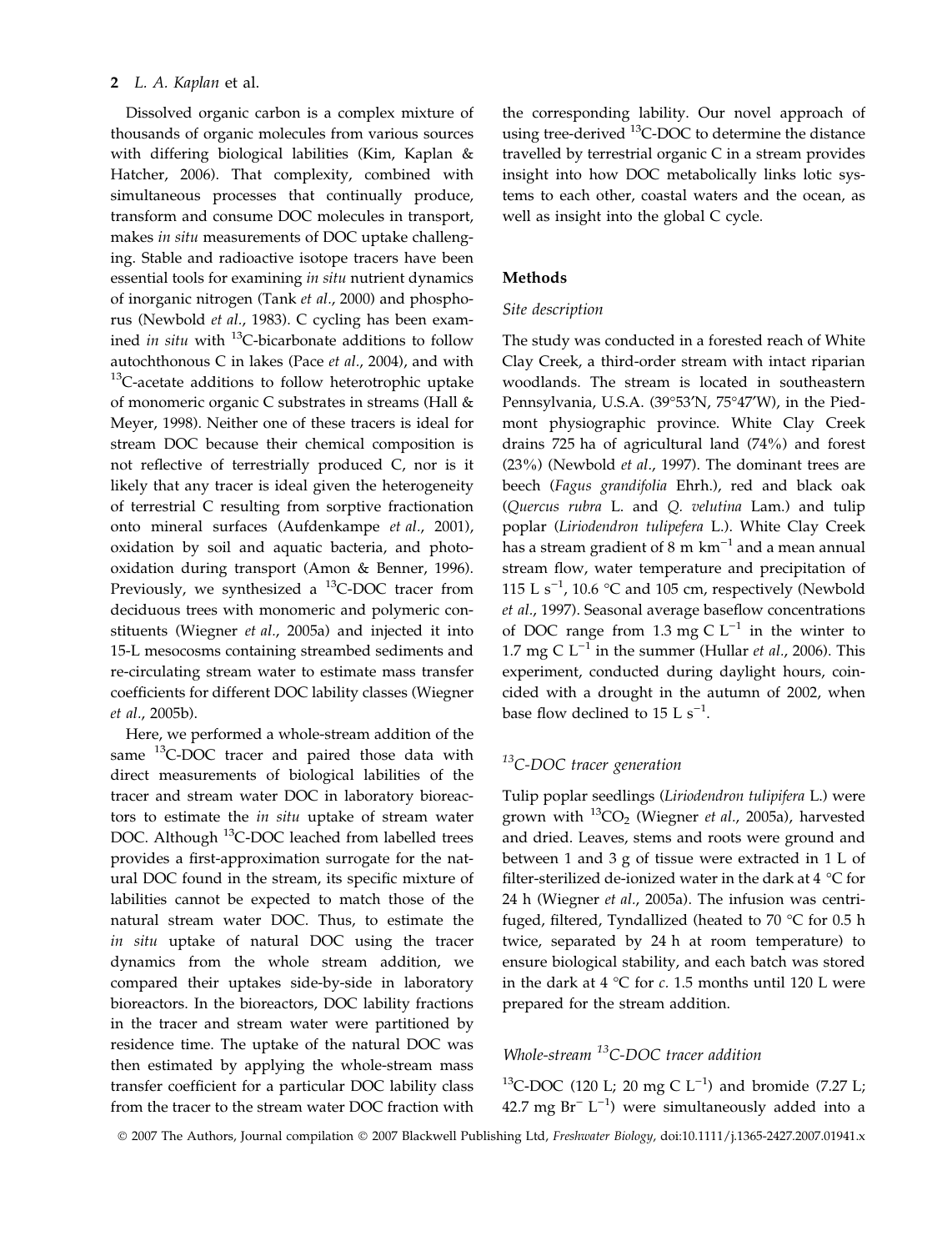1.27-km study reach within the 4.2-km long East Branch White Clay Creek over a 2-h period, using peristaltic pumps. The addition was performed in early October (2/10/2002), 3 weeks prior to peak leaf fall. DOC, <sup>13</sup>C-DOC and bromide (Br<sup>-</sup>) samples were collected over an 8-h period at eight stations within the study reach, and a reference site, located just below the next upstream riffle, 82.7 m from the addition site. Station distances were selected based on previous 13C-DOC tracer uptake dynamics measured in 15-L re-circulating mesocosms with water and sediments from White Clay Creek (Wiegner et al., 2005b).  $Br^-$  was used as a conservative tracer to correct for stream water dilution and to describe stream flow characteristics, including cross-sectional area, streamflow, longitudinal dispersion and transient storage throughout the reach using a one-dimensional advection–dispersion model (Runkel, 1998). Stream width was measured at 19 transects; velocity and depth were calculated from streamflow, channel cross-section and width. The  $^{13}$ C-DOC addition followed the general approach described for whole-stream solute additions (Webster & Valett, 2006). Background samples for DOC,  ${}^{13}$ C-DOC and Br<sup>-</sup> were taken immediately prior to the solute addition at all eight stations and then hourly during the experiment at the reference site. The solute pulse was sampled downstream once concentrations in the stream stabilized (plateau period). DOC and <sup>13</sup>C-DOC samples were filtered through preashed (6 h, 500 °C) Whatman GF/F filters (Whatman, Inc., Florham Park, NJ, U.S.A.) and  $Br^-$  samples were filtered through 0.2-µm Gelman HT filters (Pall Corp., East Hills, NY, U.S.A.). DOC was measured by Pt-catalysed persulphate oxidation (OI Analytical Model 1010, College Station, TX, U.S.A.) and Br<sup>-</sup> was analysed by ion chromatography (Dionex Model 500, Sunnyvale, CA, U.S.A.). C isotope samples were concentrated using rotary evaporation, acidified, lyophilized, combusted and the  $CO<sub>2</sub>$  analysed with an elemental analyser (EA 3000, Eurovector, Milan, Italy) interfaced to an isotope ratio mass spectrometer (GV Instruments, Manchester, U.K.) (Gandhi et al., 2004). Isotope ratios are expressed in per mil,  $\delta^{13}C = [(R_{SAMPLE}/R_{PDB}) - 1] \times 1000$ , where R is the abundance ratio of  $^{13}$ C $/^{12}$ C. The standard was V-PDB and the reproducibility of three replicate samples at natural abundance levels was  $\leq 0.2\%$  and was 0.03 atom  $\%$  for enriched samples (1.16–7.53 atom  $\%$ ) (Gandhi et al., 2004; Wiegner et al., 2005a).

## 13C-DOC tracer calculations

The  $^{13}$ C enrichment (fractional abundance, F) in the stream water DOC following the tracer addition was calculated using measured  $\delta^{13}$ C-DOC values as,  $F = R_{\text{SAMPLE}}/(R_{\text{SAMPLE}} + 1) = {}^{13}C/C_T$ , where  $C_T =$  $^{12}C + ^{13}C$ . These data were then used in a mixing model to provide estimates of the fraction of DOC  $(f_T)$ in the stream originating from the tracer during the addition,  $f_{\rm T} = [(F_{\rm MIX} - F_{\rm STREAM})/(F_{\rm TRACER} - F_{\rm STREAM})]$ , where  $F_{\text{MIX}}$  is the measured fractional abundance of  $13C-DOC$  in White Clay Creek water amended with the <sup>13</sup>C-DOC tracer,  $F_{\text{STREAM}}$  is the measured fractional abundance of  $^{13}$ C-DOC in White Clay Creek water prior to the <sup>13</sup>C-DOC tracer addition, and  $F_{\text{TRACER}}$  is the measured fractional abundance for the  $^{13}$ C-DOC tracer. The concentration of  $^{13}$ C-DOC in White Clay Creek water originating from the tracer (<sup>13</sup>C<sub>TRACER</sub>) was calculated as, <sup>13</sup>C<sub>TRACER</sub> =  $f_T C_T F_{TRACER}$ 

## $13C-DOC$  uptake in White Clay Creek

Dissolved organic carbon in stream water is not uniformly biodegradable and the molecules within this pool most probably represent a nearly continuous array of biological labilities. The longitudinal loss rate curve for the  $^{13}$ C-DOC tracer can be approximated from the sum of a few first-order loss rate curves for different DOC lability classes. In this work, we resolved two longitudinal loss rate coefficients ( $k^{\rm L}{}_{1}$ ,  $k^{\rm L}{}_{2}$ ) according to the equation,  $[{}^{13}C - DOC] = C_1 e^{-k_{L_1}x} + C_2 e^{-k_{L_2}x}$ , where  $[^{13}C\text{-}DOC]$  is the average background-corrected,  $Br^-$  normalized  $^{13}$ C-DOC plateau concentration at distance  $(x)$  downstream from the addition site and  $C_1$  and  $C_2$  are the added (i.e. at  $x = 0$ ) <sup>13</sup>C-DOC concentrations in the respective DOC lability classes. The parameters ( $k_{1}^{L}$ ,  $k_{2}^{L}$ ,  $C_{1}$  and  $C_{2}$ ) were estimated by nonlinear least squares analysis (PROC NLIN, SAS 8.1; SAS Institute Inc., Cary, NC, U.S.A.). Because the sample variances among observations at a station were found to decline as a power function of downstream distance, we weighted the observations by the inverse of this function, i.e.  $w(x) = x^{0.76}$ , where  $w(x)$  is the weighting factor applied at distance,  $x$ . We report the approximate asymptotic 95% confidence limits as computed by the least squares analysis (PROC NLIN). We used the extra sums of squares principle (Draper & Smith, 1998) to determine that two lability classes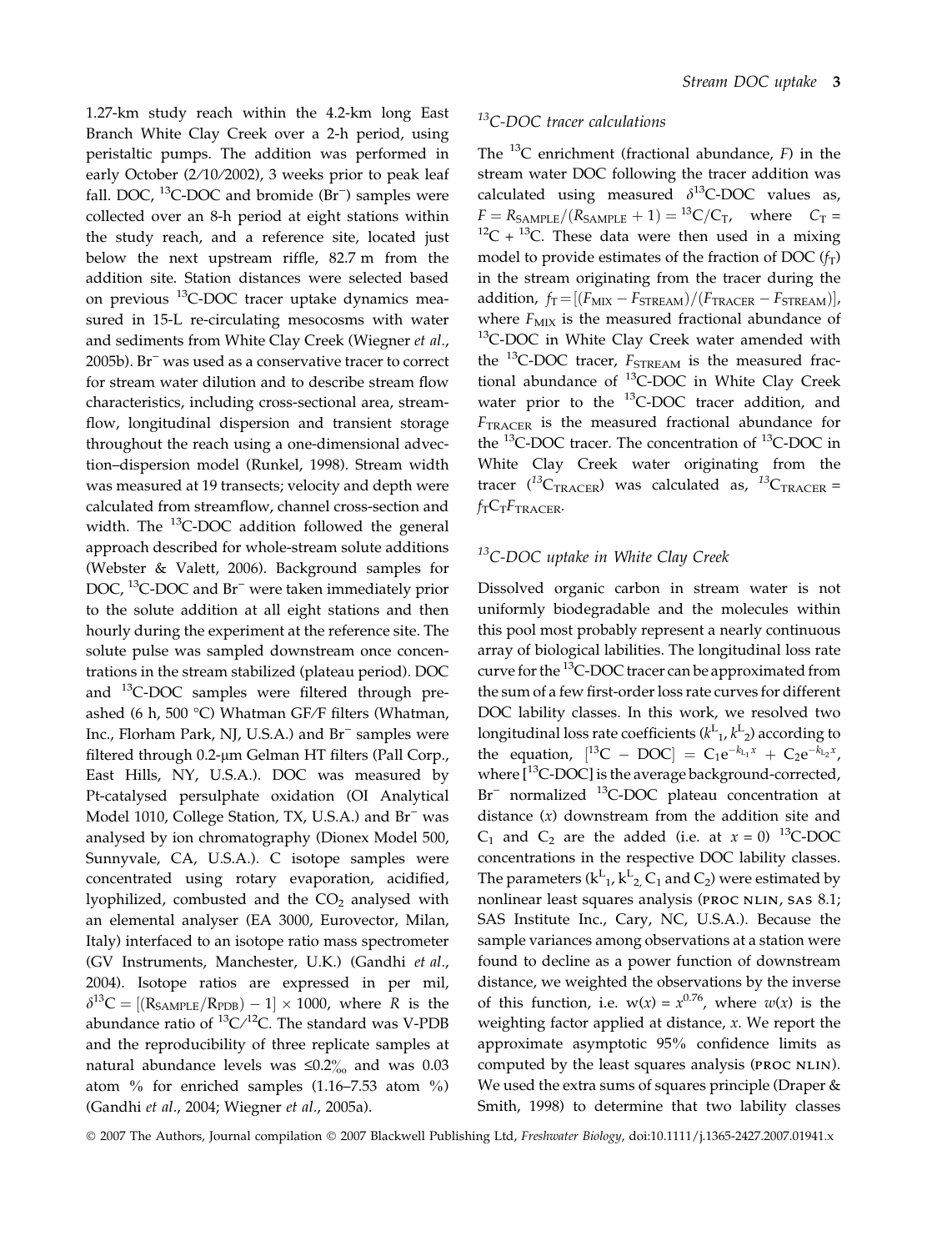explained more of the weighted variance ( $r^2 = 0.97$ ) than did a single class ( $r^2 = 0.89$ ,  $P < 0.001$ ), whereas a model involving three lability classes offered no further improvement ( $P > 0.05$ ). From the estimates for  $k_L$ , we calculated the uptake length,  $S_W$  and mass transfer coefficients,  $V_f$ , for each lability class, using the relationships,  $S_W = 1/k_L$  and  $V_f = V_W dk_L$ , in which  $V_W$  is water velocity and d is water depth (Webster & Valett, 2006). Runkel (2007) pointed out that the estimate of uptake length and its conversion to mass transfer coefficients can be complicated by longitudinal dispersion and longitudinal increase in stream flow. The longitudinal dispersion measured in this study was in a range that affects uptake length by only a few per cent, and the effects of longitudinal dilution were accounted for via the use of a conservative tracer.

# $13$ C-DOC tracer and stream water DOC lability profiling

Plug-flow bioreactors were used to measure concentrations of biodegradable DOC (BDOC) (Kaplan & Newbold, 1995) and to separate the BDOC in stream water and the  $^{13}$ C-DOC tracer into different biological labilities classes (i.e. a lability profile). The bioreactors, chromatography columns filled with sintered glass beads (Siran®; Jaeger Biotech Engineering Inc., Costa Mesa, CA, U.S.A.), were kept in the dark and continuously fed in a once through, up-flow mode at  $4 \text{ mL min}^{-1}$  with filtered stream water from White Clay Creek. Filtration was performed with a threestage glass fibre cartridge system of 75-, 25- and  $0.3$ - $\mu$ m filters in series that removed larger particles, but allowed 95% of the bacteria suspended in the stream water to pass into the filtrate. The filtrate was stored in a reservoir that was changed weekly and served as a continuous source of bacteria and DOC to colonize and maintain the bioreactors. We constructed eight bioreactors with empty bed contact times (EBCT; equal to volume of the bioreactor divided by the flow rate) that increased in a geometric series (0.5, 1.5, 3, 6, 9, 18.5, 37 and 73.8 min) and operated them for 1 year prior to this study. BDOC concentrations were operationally defined as the difference between the DOC concentration in the influent and effluent waters of the bioreactors, as DOC removal within the bioreactors is overwhelmingly a biological process, with abiotic adsorption accounting for c. 10% of the BDOC estimate (Kaplan & Newbold, 1995). Two days after the whole-stream release, freshly collected samples of stream water or stream water amended with 13C-DOC tracer (7 L White Clay Creek water  $+ 8$  mL  $^{13}$ C-DOC tracer) were pumped into the bioreactors, the influent water was sampled and then the effluent was collected after three bioreactor bed volumes had passed to waste. BDOC concentrations for the <sup>13</sup>C-DOC tracer were calculated from measures of  $\delta^{13}$ C-DOC, while stream water BDOC concentrations were calculated from the bulk DOC concentrations. To calculate the incremental uptake of DOC from each increase in EBCT, we subtracted the BDOC concentration measured in the smallest bioreactor in the series from the BDOC concentration of the next larger bioreactor, and continued this calculation through the series. BDOC concentrations associated with incremental increases in EBCT were expressed as a percentage of the bulk DOC when divided by the concentration of DOC in the influent water. Concentrations of  ${}^{13}$ C-DOC from the influent and effluent waters of the bioreactors were calculated using a similar approach as described in the  $^{13}$ C-tracer uptake section (the same three equations were used).

## Results

The <sup>13</sup>C-DOC tracer addition increased the stream DOC concentration by 5%, from 1.48 (±0.06) (mean  $\pm$  SD) to 1.55 mg C L<sup>-1</sup> ( $\pm$ 0.05), and enriched the stream <sup>13</sup>C-DOC pool from  $\delta^{13}$ C -25.8<sup>o</sup><sub>(a)</sub> (±0.4<sup>o</sup><sub>(a)</sub>) to 337 $\frac{\%}{\%}$  (±35 $\frac{\%}{\%}$ ; average from stations 1 and 2 ± SD). From the least squares analysis of the longitudinal  $13^{\circ}$ C-DOC uptake curves (Fig. 1, Table 1), 82% of the tracer comprised a labile component with an uptake length  $(S_{W_1} = 1/k_{L_1})$  of 238 m and a mass transfer coefficient  $(V_{f1})$  of 20.3  $\mu$ m s<sup>-1</sup>. The second semilabile, component comprised 18% of the tracer, with an uptake length of 4546 m and a mass transfer coefficient of 1.1  $\mu$ m s<sup>-1</sup>.

On the day of the injection, stream flow increased longitudinally from 12.8 L  $s^{-1}$  at the point of injection  $(x = 0 \text{ m})$  to 17.6 L s<sup>-1</sup> at the lowermost sampling station ( $x = 1265$  m), as inferred from the conservative tracer injection. Model-fitting of the conservative tracer yielded a cross-sectional area of  $0.37 \text{ m}^2$ , a longitudinal dispersion of  $0.21 \text{ m}^2 \text{ s}^{-1}$ , a transient storage exchange coefficient of  $5.33 \times 10^{-4}$  s<sup>-1</sup>, and a cross-sectional area of transient storage of  $0.057$  m<sup>2</sup>. From these, the calculated average velocity,  $V_{\text{W}}$  was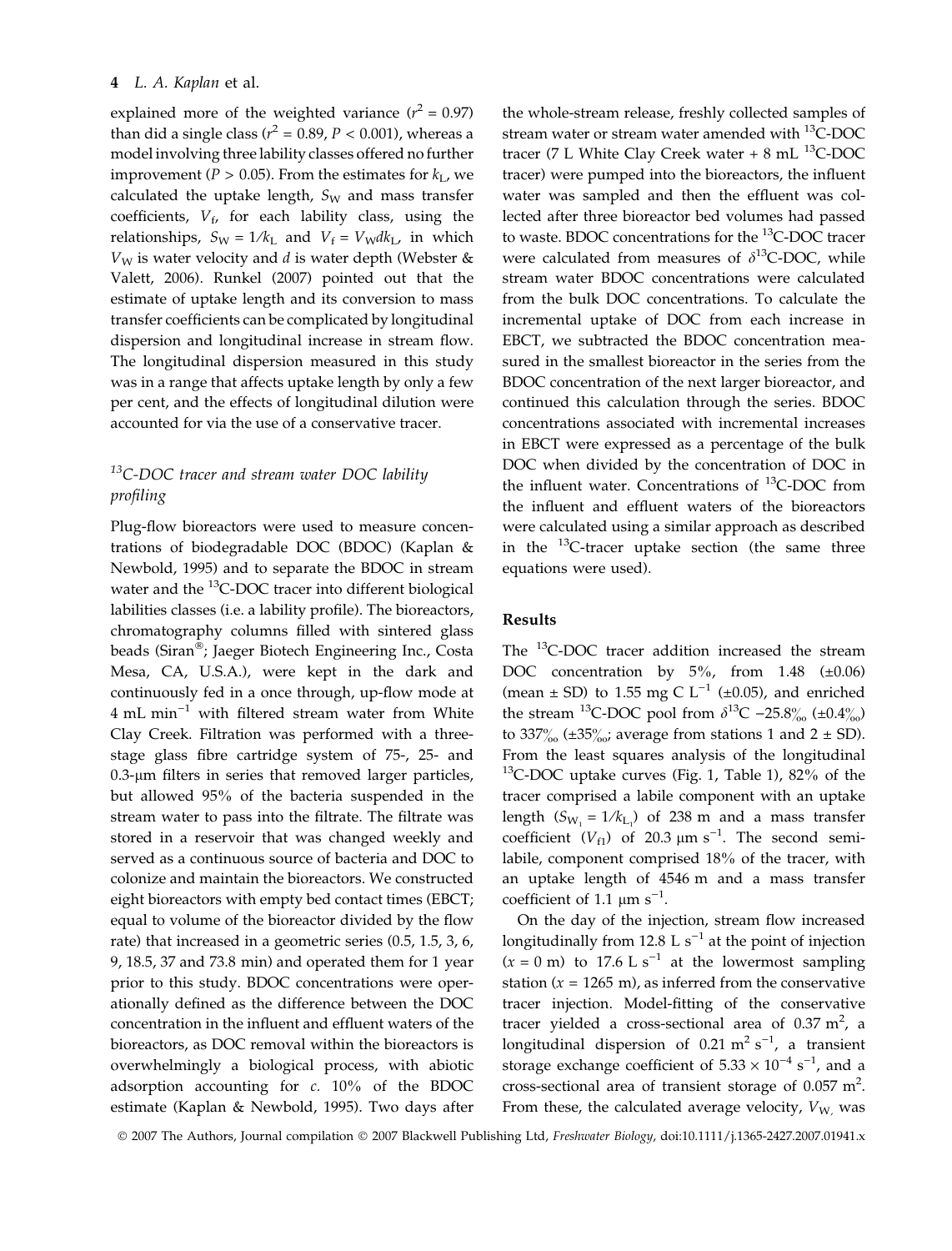

Fig. 1 Longitudinal uptake of the <sup>13</sup>C-DOC tracer during a whole-stream addition, corrected for stream water dilution using concentrations of bromide, a conservative tracer. The diamonds and error bars show the mean  $\pm$  SD of 5 samples, and the solid line, dotted line and dashed line represent uptake curves for the overall, labile and semi-labile classes of the 13C-DOC tracer respectively.

0.044 m s<sup>-1</sup> and depth, d was 0.11 m using the measured stream width of  $3.33 \text{ m}$  ( $n = 19$ ,  $SD = 1.4$  m). The uptake lengths and average velocity were used to calculate turnover times  $(S_W/V_W)$  equal to 1.5 and 29 h for the labile and semi-labile components respectively.

To link DOC dynamics in the bioreactors to those in the stream, we matched the lability profile of the <sup>13</sup>C-DOC tracer in the bioreactors with the uptake of the tracer in the stream and then extrapolated stream water DOC dynamics in the bioreactors to the stream. This approach allowed us to scale the uptake of stream water DOC lability classes in the bioreactors to the uptake of stream water DOC lability classes in the stream.

Based on the 13C-DOC stream addition, 82% of the  $13$ C-DOC was labile and behaved as a single lability class. Nearly the same fraction  $(85%)$  of the <sup>13</sup>C-DOC



Fig. 2 Lability profiles of dissolved organic carbon (DOC) from White Clay Creek stream water (open bars) and the 13C-DOC tracer (solid bars) generated in stream water-fed bioreactors as a function of empty bed contact time.

was consumed in the two bioreactors with EBCT times of  $\leq 1.5$  min (Fig. 2). These two bioreactors, when fed stream water alone, consumed 8.6% of the stream water DOC or  $0.155$  mg C L<sup>-1</sup>. Thus, we inferred that  $0.155$  mg C  $L^{-1}$  of the stream water DOC was equivalent in lability to the lability class that accounted for  $82\%$  of the  $^{13}$ C-DOC tracer with a mass transfer coefficient  $(V_{f_1})$  of 20.3  $\mu$ m s<sup>-1</sup>, and so represented an uptake flux,  $U$ , of 272 mg C m<sup>-2</sup> day<sup>-1</sup> (0.155 mg C  $L^{-1} \times V_{f_1}$ ) from the water column to the streambed. Additionally, 11% of the 13C-DOC tracer was consumed in bioreactors with EBCT  $\geq$ 1.5 min and  $\leq$ 73.8 min, a percentage comparable to the 18% of the <sup>13</sup>C-DOC tracer that was semi-labile in the stream injection. The same bioreactors, when fed stream water alone, consumed 24% of the stream water DOC or 0.42 mg C  $L^{-1}$ . . Thus, we inferred that 0.42 mg C  $L^{-1}$  of the stream water DOC was equivalent in lability to the semi-labile class of the  $^{13}$ C-DOC tracer that had a mass transfer coefficient  $(V_{f_2})$  of 1.1  $\mu$ m s<sup>-1</sup>, and therefore represented an uptake flux,

|  |  |  |  |  |  | Table 1 <sup>13</sup> C-DOC tracer uptake parameters during whole-stream addition |  |
|--|--|--|--|--|--|-----------------------------------------------------------------------------------|--|
|--|--|--|--|--|--|-----------------------------------------------------------------------------------|--|

|                       |                                               | Variable                                 |                 |                             |                                             |  |  |
|-----------------------|-----------------------------------------------|------------------------------------------|-----------------|-----------------------------|---------------------------------------------|--|--|
| Lability class        | C (µmol <sup>13</sup> C L <sup>-1</sup> )     | $k_{\rm L}$ (km <sup>-1</sup> )          | $S_{\rm w}$ (m) | $V_f$ (µm s <sup>-1</sup> ) | U (mg C m <sup>-2</sup> day <sup>-1</sup> ) |  |  |
| Labile<br>Semi-labile | $0.553(0.44 - 0.66)$<br>$0.123(-0.002-0.249)$ | $4.20(2.65 - 5.75)$<br>$0.22(-0.60-1.0)$ | 238<br>4546     | 20.3                        | 272<br>40                                   |  |  |
|                       |                                               |                                          |                 |                             |                                             |  |  |

Estimates (95% confidence intervals) for initial concentrations  $(C_{1,2})$  of the labile and semi-labile <sup>13</sup>C-DOC classes shown with the uptake rate coefficients ( $k_{L1}$ ,  $k_{L2}$ ). Calculated uptake lengths ( $S_{w1,2}$ ), mass transfer coefficients ( $V_{f1,2}$ ) and total DOC uptake (U) are also shown.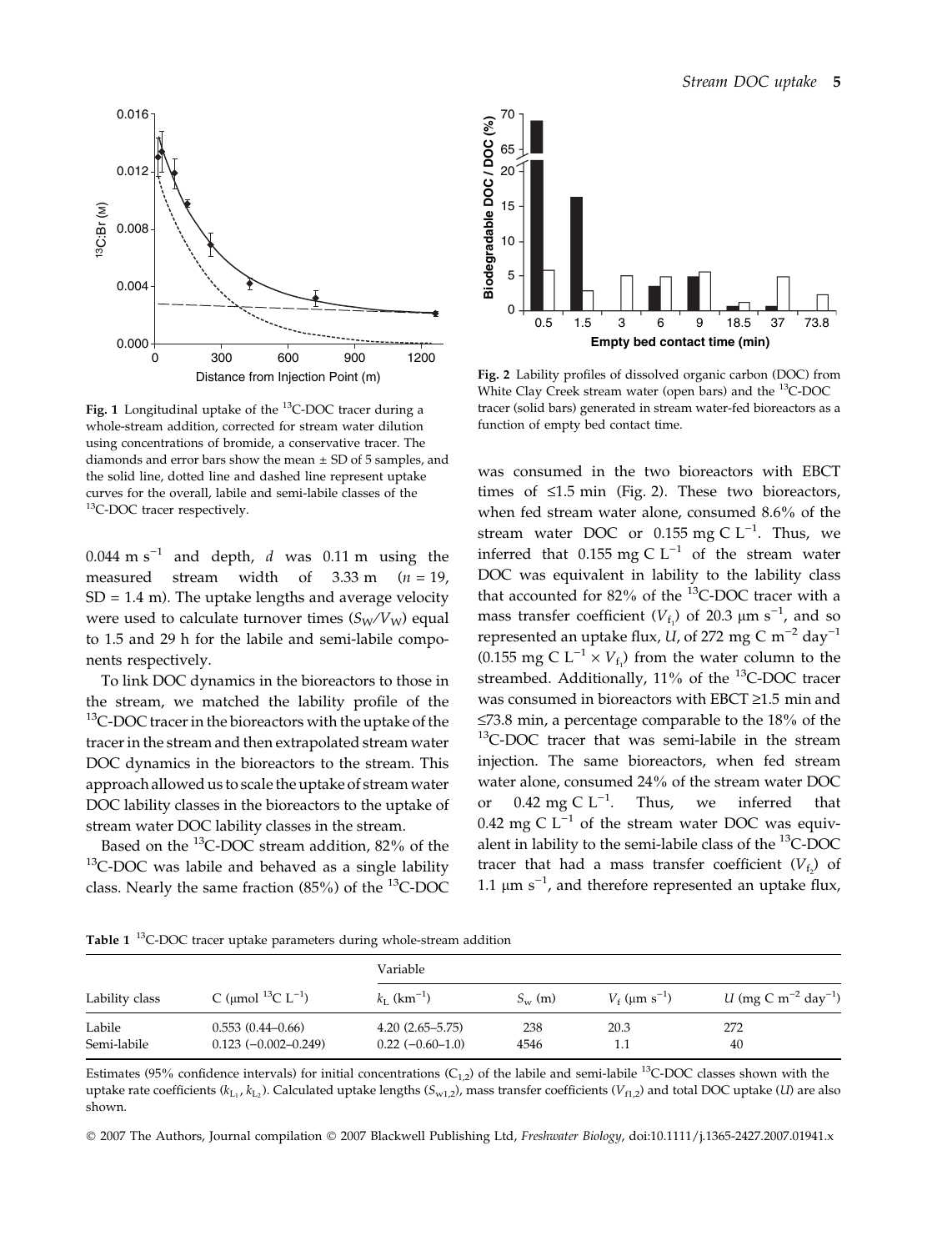*U*, of 40 mg C m<sup>-2</sup> day<sup>-1</sup> (0.42 mg C  $L^{-1} \times V_{f_2}$ ) to the streambed.

## Discussion

With a turnover time of 1.5 h and an uptake length that is c. 5.7% of the third-order reach length (4.2 km), labile DOC in stream water is an energy source that is consumed during downstream transport at the reach scale. This result supports the paradigm that a small pool of labile organic molecules cycles rapidly and satisfies a large portion of the energy demands of aquatic heterotrophic bacteria (Kaplan & Newbold, 2003). In contrast, the uptake length for the semi-labile DOC class was fourfold longer than the distance of the experimental reach.

Although the semi-labile component contributed a significant 8% of the explained weighted variance in the two lability class model, the 95% confidence limits for the parameters  $C_2$ , and  $k_L$ , associated with this component were large and included zero (Table 1). The concentration of the labile component exceeded that of the semi-labile component at all but the three most downstream stations (Fig. 1), thus limiting our ability to detect a longitudinal loss in the semi-labile component within our designated experimental reach. Previous measures of the uptake of the same <sup>13</sup>C-DOC tracer by White Clay Creek sediments in mesocosms (Wiegner et al., 2005b) support the whole-stream results concerning a semi-labile DOC fraction. In the mesocosms, the semi-labile DOC class comprised 12% of the tracer, comparable to the 18% estimated from the field injection. The uptake rate of the semi-labile component in the mesocosms averaged 0.051 that of the labile component, nearly identical to the ratio of  $k_{\text{L}}/k_{\text{L}}$  (0.052) from this study (Table 1).

While only a small amount of heterotrophic respiration could be supported at the reach scale by the semi-labile DOC class, this lability class may have an important role at the catchment scale. Specifically, the behaviour of the semi-labile DOC in the bioreactors and stream supports the conceptual model that a large pool of DOC degrades slowly during transport through river networks (Kaplan & Newbold, 2003), providing a degree of metabolic stability within stream ecosystems (Wetzel, 2003). We know little about the sources of labile and semi-labile DOC forms in streams, and even less about potential interactions and photolytic transformations of these DOC lability classes while in transport. However, the uptake lengths of the labile and semi-labile DOC classes suggest that they provide an important energy link between upstream and downstream ecosystems at the reach and catchment scales respectively. The idea that downstream DOC exports influence the structure and function of stream ecosystems was originally proposed in the River Continuum Concept (Vannote et al., 1980), and our findings support the assertion that headwater streams are critical to downstream river ecosystems (Meyer et al., 2003).

It is important to note that our estimates were based on a single whole-stream release, and that the release was performed under drought-exacerbated low flow conditions. Higher stream flow velocities and water depths in non-drought conditions would extend the uptake lengths of each DOC lability class, simply based on hydrodynamic scaling. Nevertheless, the uptake velocity for the labile DOC class of the tracer falls between those for readily labile monomeric carbohydrates, including glucose  $(55 \mu m s^{-1})$  and arabinose (21  $\mu$ m s<sup>-1</sup>) added to 10 streams in upstate New York (Newbold et al., 2006), glucose (26– 46 μm s<sup>-1</sup>) and arabinose (9–12 μm s<sup>-1</sup>) in White Clay Creek (L.A. Kaplan & J.D. Newbold, unpubl. data), the disaccharide sucrose (146  $\mu$ m s<sup>-1</sup>) added to Hugh White Creek (Munn & Meyer, 1990), the volatile fatty acid acetate  $(16-47 \mu m s^{-1})$  added to two first-order streams at Coweeta Hydrologic Laboratory (Hall & Meyer, 1998) and the amino acid, glutamic acid (23  $\mu$ m s<sup>-1</sup>) added to Hugh White Creek (Brookshire et al., 2005). Additionally, we recognize that our description of the uptake of bulk DOC as the sum of uptake rates associated with two distinct carbon pools is an over simplification. The complex dynamics associated with the thousands of DOC molecules present in stream water (Kim et al., 2006) would probably more closely resemble a suite of uptake curves representing a series of increasingly resistant C compounds (Cummins et al.,1972) if we had the ability to make such measurements.

We used our measured DOC uptake lengths in White Clay Creek to assess the importance of DOC in transport to stream metabolism by comparing the mass flux of DOC in transport to heterotrophic respiration. Historic stream community respiration data for White Clay Creek measured during the autumn (early October) prior to peak leaf fall were used to estimate heterotrophic respiration. It was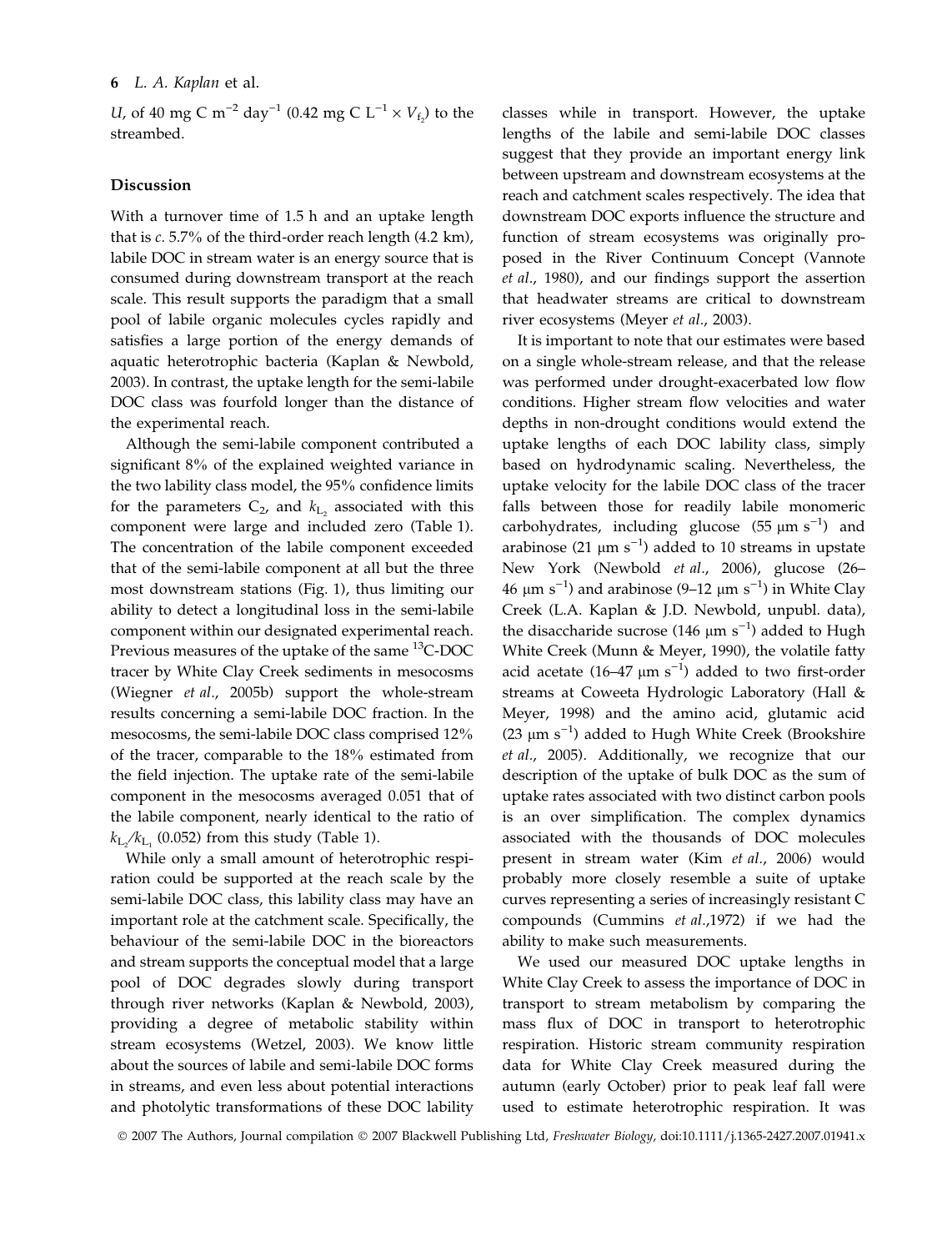important to match the season, as community respiration is lower just prior to leaf fall, when the standing stock of benthic organic matter is at or near an annual low point. To estimate heterotrophic respiration (263.5 mg C  $m^{-2}$  day<sup>-1</sup>), we corrected measured community respiration  $(0.85 \text{ g O}_2 \text{ m}^{-2} \text{ day}^{-1})$ ; Bott *et al.*, 1985) for algal respiration (0.178 g  $O_2$  m<sup>-2</sup> day<sup>-1</sup>), assuming that algal respiration is  $c$ . 25% of gross primary production (Geider & Osborne, 1989), and converted this estimate from units of  $O_2$  to C, assuming a respiratory quotient of 0.85. Additionally, these estimates were made in mesocosms that exclude the hyporheic zone, so we corrected the estimates of community respiration for hyporheic zone respiration, which we estimated to be 41% of the community respiration (Battin et al., 2003), resulting in a corrected estimate of 447 mg C  $m^{-2}$  day<sup>-1</sup> for heterotrophic respiration (263.5 mg C m<sup>-2</sup> day<sup>-1</sup>/0.59 = 447 mg C m $^{-2}$  day $^{-1}$ ). This means that the uptake flux of labile bulk DOC fraction  $(272 \text{ mg C m}^{-2} \text{ day}^{-1})$  could account for 61% of the heterotrophic community respiration, with the semi-labile bulk DOC fraction (40 mg C m<sup>-2</sup> day<sup>-1</sup>) accounting for an additional 9% of the heterotrophic respiration in White Clay Creek. A comparison of lability profiles (Fig. 2) shows that our tracer did not capture the full complexity of stream water DOC lability classes, and the balance of stream ecosystem respiration could be supported by lability classes not included in our tracer as well as particulate organic carbon (Hedin, 1990).

Our finding that DOC supports a significant portion of stream ecosystem metabolism is consistent with the results of a previous field manipulation and a mesocosm experiment that involved stream water and sediments from White Clay Creek (Bott, Kaplan & Kuserk, 1984; Wiegner et al., 2005b). In the field manipulation, benthic bacterial biomass in a spring seep decreased by 55% when sediments from a higher DOC environment were transferred and incubated in a lower DOC environment, suggesting that DOC was critical in supporting benthic bacterial biomass production (Bott et al., 1984). In the mesocosm experiment, the same  $^{13}$ C-DOC tracer as used in this study was injected into 15-L mesocosms with streambed sediments and re-circulating stream water and was taken up at rates sufficient to support 51% of the bacterial respiration (Wiegner et al., 2005b). The mass transfer coefficients for the two lability classes were 2.6- to 3-fold higher in the mesocosm experiment than the values reported here that were measured directly in the stream. These differences are most probably an artifact of the sediment handling in the mesocosm study. Specifically, we held streambed sediments trays for 18 days in flumes prior to the experiments, which permitted benthic algal growth on sediments and protected the biofilms from storm disturbances. The respiration rates measured for the sediment trays in the mesocosms were 2.5-fold higher than respiration rates previously measured in White Clay Creek, a difference that was similar in magnitude to the increased microbial demand for DOC (expressed as  $V_f$ ) in the mesocosms compared to the stream. Thus, we attribute the values measured in the mesocosms to be overestimates of the metabolic demands in the stream as a result of biota changes in the sediments during incubation in the flumes.

The bioreactors used in our study are laboratory tools that facilitate measurements of DOC uptake without the confounding issues of algal growth and excretion, photolysis, inputs from ground water or tributaries, leaching of benthic organic matter and excretions from animals. In this manner, the bioreactors permit measurements that cannot be made in situ. Qualitative and quantitative gradients in DOC and bacterial densities, community composition, and metabolism form from the inflow to the outflow within the bioreactors, as the most biologically labile DOC molecules are rapidly metabolized (over short bioreactor volumes) and support high bacterial densities, while the more semi-labile DOC molecules are metabolized after longer exposures (Kaplan & Newbold, 1995; Riemann & Søndergaard, 2004). By establishing a series of bioreactors with increasing EBCTs, we were able to collect DOC samples from the chemical gradient that would form in a single large volume bioreactor without the disturbance associated with removing samples from multiple ports along the length of a bioreactor. The geometric series we established allowed us to deconstruct a cumulative DOC uptake curve into individual BDOC lability classes based on bioreactor residence time. That is, EBCT, or the length of time DOC is available for uptake, became a surrogate for DOC biological lability, and by comparing the behaviour of the <sup>13</sup>C-DOC tracer in the bioreactors and the stream, we derived an appropriate scaling that facilitated the transfer of information obtained in the laboratory to the environment.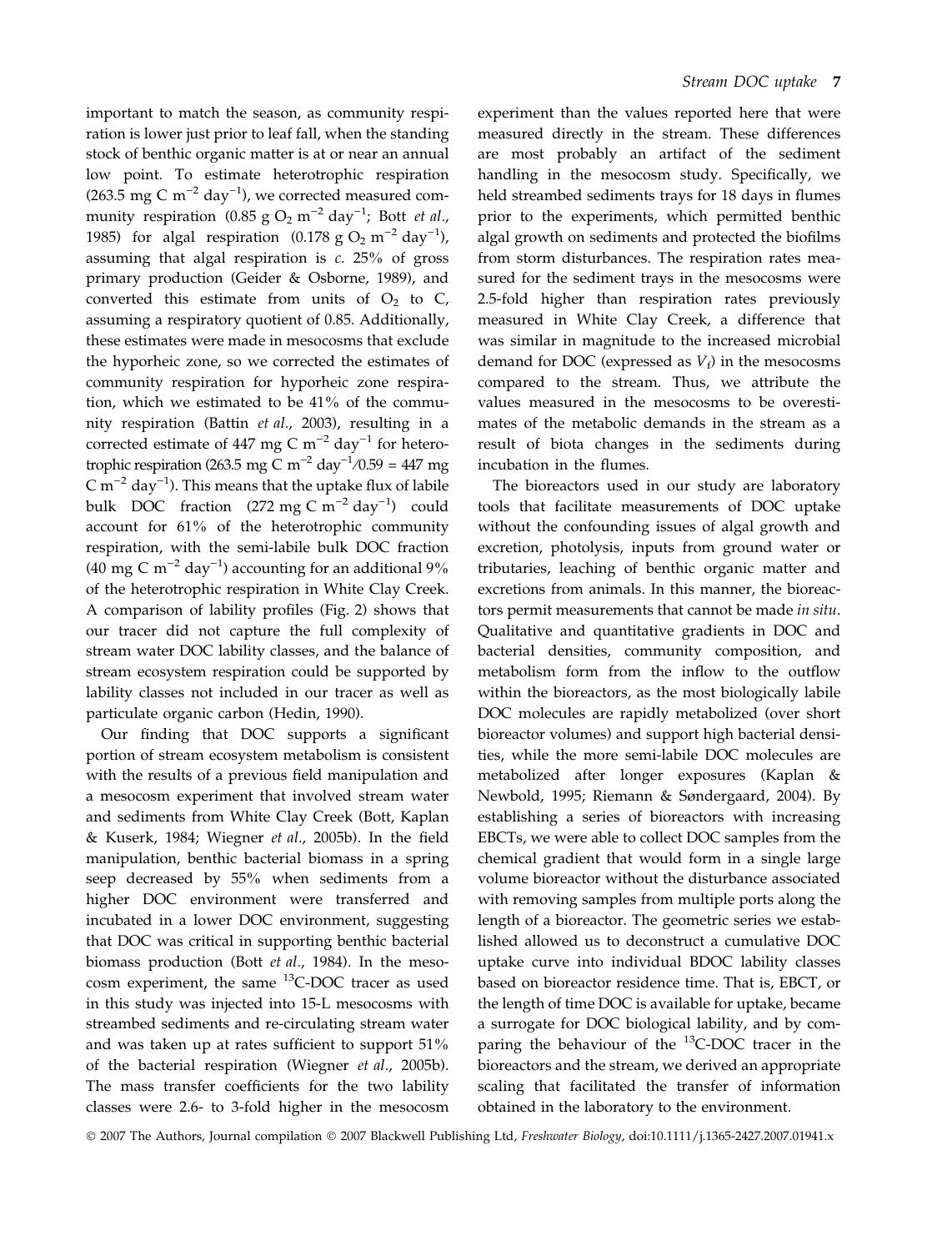The <sup>13</sup>C-DOC tracer, derived from tulip poplar trees, is a natural product that is present in White Clay Creek. However, our goal was not to assess the importance of tulip poplar leachate to stream respiration, and an appropriate tracer could be any organic molecule or suite of organic molecules that can be metabolized by heterotrophic bacteria in the bioreactors and the stream. Since our primary interest was to determine the behaviour of the complex mixture of natural DOC in the stream water, a tracer with multiple DOC lability classes facilitated this effort. The validity of our DOC lability profiling scheme rests on a primary assumption regarding the fidelity of the bioreactors as models of stream processes, i.e. that organic molecules of similar lability at the bioreactor scale will have similar lability in the stream; the assumption being that the ordering of DOC lability is preserved across systems and scales. Given the complexity of mechanism-based up-scaling, which involves issues of both hydrodynamics and microbial processes, and the current lack of understanding of these issues, we believe that our empirical approach offers a far more robust method of describing whole stream dynamics than would, for example, the construction of an ecosystem-level model parameterized from bioreactor dynamics and fine-scale hydrodynamic measurements.

While our research was limited to a headwater stream ecosystem, implications of our inquiries extend well beyond the energy dynamics of the stream itself. Each year c. 0.25 Pg of terrigenous DOC enters the global ocean through riverine transport, the largest transfer of reduced C from the continents to the ocean (Cauwet, 2002). Once organic matter (dissolved and particulate) enters the river system, 50–90% gets metabolized in transit to the ocean (Cole & Caraco, 2001; Richey et al., 2002) and 80% of the riverine DOC that reaches the coast may be mineralized over the continental shelves with a halflife of approximately a decade (Hansell, Kadko & Bates, 2004). Thus, riverine transport and processing of DOC may play a much more important role in terrestrial C cycling and the global C cycle than commonly appreciated (Grace & Malhi, 2002). Lastly, our empirical approach to assessing the biological lability of DOC can be applied to other ecosystems where metabolism of DOC contributes to ecosystem respiration.

#### Acknowledgments

This paper is dedicated to the memory of Professor Robert G. Wetzel, a mentor and leader in the field of dissolved organic matter biogeochemistry. In this study, S. Adams, B. Anderson, H. Brooks, D. Da, C. Dow, M. Gentile, L. Martin, W. Milliken, S. Roberts and D. Van Horn assisted with fieldwork, laboratory analyses and data management. This research was funded by the National Science Foundation, under grants DEB-0109122, DEB-0096276 and IBN-9985877.

## References

- Amon R.M.W. & Benner R. (1996) Photochemical and microbial consumption of dissolved organic carbon and dissolved oxygen in the Amazon River system. Geochimica Cosmochimica Acta, 60, 1783–1792.
- Aufdenkampe A.K., Hedges J.I., Richey J.E., Krusche A.V. & Llerena C.A. (2001) Sorptive fractionation of dissolved organic nitrogen and amino acids onto fine sediments with the Amazon Basin. Limnology and Oceanography, 46, 1921–1935.
- Battin T.J., Kaplan L.A., Newbold J.D. & Hendricks S.P. (2003) A mixing model analysis of stream solute dynamics and the contribution of a hyporheic zone to ecosystem function. Freshwater Biology, 48, 995–1014.
- Bott T.L., Kaplan L.A. & Kuserk F.T. (1984) Benthic bacterial biomass supported by stream water dissolved organic matter. Microbial Ecology, 10, 335–344.
- Bott T.L., Brock J.T., Dunn C.S., Naiman R.J., Ovink R.W. & Petersen R.C. (1985) Benthic community metabolism in four temperate stream systems, an inter-biome comparison and evaluation of the river continuum concept. Hydrobiologia, 123, 3–45.
- Brookshire E.N., Valett H.M., Thomas S.A. & Webster J.R. (2005) Coupled cycling of dissolved organic nitrogen and carbon in a forest stream. Ecology, 86, 2486–2496.
- Cauwet G. (2002) Dissolved organic matter in the open ocean. In: Biogeochemistry of Marine Dissolved Organic Matter (Eds D.A. Hansel & C.A. Carlson), pp. 579–609. Academic Press, San Diego, CA.
- Cole J.J. & Caraco N.F. (2001) Carbon in catchments, connecting terrestrial carbon losses with aquatic metabolism. Marine and Freshwater Research, 52, 101–110.
- Cummins K.W., Klug J.J., Wetzel R.G., Petersen R.C., Suberkripp K.F., Manny B.A., Wuycheck J.C. & Howard F.O. (1972) Organic enrichment with leaf leachate in experimental lotic ecosystems. BioScience, 22, 719–722.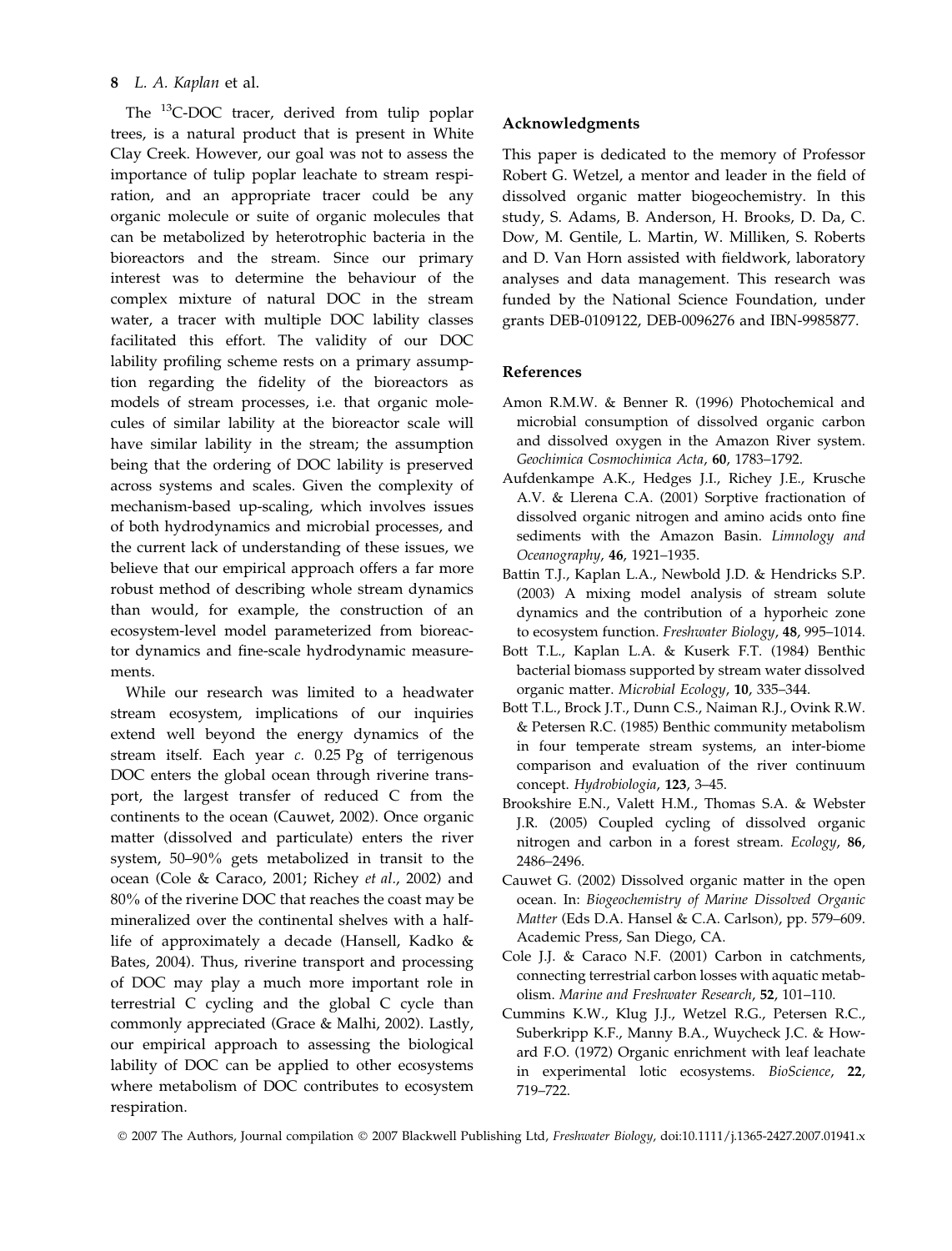- Draper N.R. & Smith H. (1998) Applied Regression Analysis. J. W. Wiley, Hoboken, 736 pp.
- Frazier S.W., Kaplan L.A. & Hatcher P.G. (2005) Molecular characterization of biodegradable dissolved organic matter using bioreactors and  $[^{13}C/^{12}C]$ tetramethylammonium hydroxide thermochemolysis GC-MS. Environmental Science and Technolology, 39, 1479–1491.
- Gandhi H., Wiegner T.N., Ostrom P.H., Kaplan L.A. & Ostrom N.E. (2004) Isotopic  $(^{13}C)$  analysis of dissolved organic carbon in stream water using an elemental analyzer coupled to a stable isotope ratio mass spectrometer. Rapid Communications in Mass Spectrometry, 18, 903–906.
- Geider R.J. & Osborne B.A. (1989) Respiration and microalgal growth: a review of the quantitative relationship between dark respiration and growth. New Phytologist, 112, 327–341.
- Grace J. & Malhi Y. (2002) Carbon dioxide goes with the flow. Nature, 416, 594–595.
- Hall R.O. Jr & Meyer J.L. (1998) The trophic significance of bacteria in a detritus-based stream food web. Ecology, 79, 1995–2012.
- Hansell D.A., Kadko D. & Bates N.R. (2004) Degradation of terrigenous dissolved organic carbon in the western Arctic Ocean. Science, 304, 858–861.
- Hedin L.O. (1990) Factors controlling sediment community respiration in woodland stream ecosystems. Oikos, 57, 94–105.
- Hullar M.A.J., Kaplan L.A. & Stahl D.A. (2006) Recurring seasonal dynamics of microbial communities in stream habitats. Applied and Environmental Microbiology, 72, 713–722.
- Kaplan L.A. & Newbold J.D. (1995) Measurement of stream water biodegradable dissolved organic carbon with a plug-flow bioreactor. Water Research, 29, 2696– 2706.
- Kaplan L.A. & Newbold J.D. (2003) The role of monomers in stream ecosystem metabolism. In: Aquatic Ecosystems, Interactivity of Dissolved Organic Matter (Eds S.E.G. Findlay & R.L. Sinsabaugh), pp. 97–119. Academic Press, New York.
- Kim S., Kaplan L.A. & Hatcher P.G. (2006) Biodegradable dissolved organic matter in a temperate and a tropical stream determined from ultra-high resolution mass spectrometry. Limnology and Oceanography, 51, 1054-1063.
- Mayorga E., Aufdenkampe A.K., Masiello C.A., Krusche A.V., Hedges J.I., Quay P.D., Richey J.E. & Brown T.A. (2005) Young organic matter as a source of carbon dioxide outgassing from Amazonian rivers. Nature, 436, 538–541.
- Meyer J.L., Kaplan L.A., Newbold J.D. et al. (2003) Where Rivers Are Born, the Scientific Imperative for Defending Small Streams and Wetlands. American Rivers and Sierra Club, Washington, D.C., and San Francisco, CA.
- Munn N.L. & Meyer J.L. (1990) Habitat-specific solute retention in two small streams: an intersite comparison. Ecology, 71, 2069–2082.
- Newbold J.D., Elwood J.W., O'Neill R.V. & Sheldon A.L. (1983) Phosphorus dynamics in a woodland stream ecosystem, a study of nutrient spiralling. Ecology, 64, l249–l265.
- Newbold J.D., Bott T.L., Kaplan L.A., Sweeney B.W. & Vannote R.L. (1997) Organic matter dynamics in White Clay Creek, Pennsylvania, U.S.A.. Journal of the North American Benthological Society, 16, 46–50.
- Newbold J.D., Bott T.L., Kaplan L.A., Dow C.L., Martin L.A., Van Horn D.J. & de Long A.A. (2006) Uptake of nutrients and organic C in streams in New York City drinking-water-supply watersheds. Journal of the North American Benthological Society, 25, 998–1017.
- Pace M.L., Cole J.J., Carpenter S.R., Kitchel J.F., Hodgson J.R., Van de Bogert M.C., Bade D.L., Kritzberg E.S. & Bastviken D. (2004) Whole-lake carbon-13 additions reveal terrestrial support of aquatic food webs. Nature, 427, 240–243.
- Richey J.E., Melack J.M., Aufdenkampe A.K., Ballester V.M. & Hess L.L. (2002) Outgassing from Amazonian rivers and wetlands as a large tropical source of atmospheric CO<sub>2</sub>. Nature,  $416$ , 617-620.
- Riemann L. & Søndergaard M. (2004) Profiles of bacterial community composition and metabolic potential through a plug-flow bioreactor fed with lake water. Journal of Plankton Research, 26, 973–978.
- Runkel R.L. (1998) One dimensional transport with inflow and storage (OTIS), a solute transport model for streams and rivers. U.S. Geological Survey Water-Resources Investigations Report, 98–4018, 1–73.
- Runkel R.L. (2007) Toward a transport-based analysis of nutrient spiraling and uptake in streams. Limnology and Oceanography Methods, 5, 50–62.
- Tank J.L., Meyer J.L., Sanzone D.M., Mulholland P.J., Webster J.R., Peterson B.J., Wollheim W.M. & Leonard N.E. (2000) Analysis of nitrogen cycling in a forest stream during autumn using a  ${}^{15}N$ -tracer addition. Limnology and Oceanography, 45, 1013–1029.
- Vannote R.L., Minshall G.W., Cummins K.W., Sedell J.R. & Cushing C.E. (1980) The river continuum concept. Canadian Journal of Fisheries and Aquatic Sciences, 37, 130–137.
- Volk C.J., Volk C.B. & Kaplan L.A. (1997) The chemical composition of biodegradable dissolved organic matter in stream water. Limnology and Oceanography, 42, 39–44.